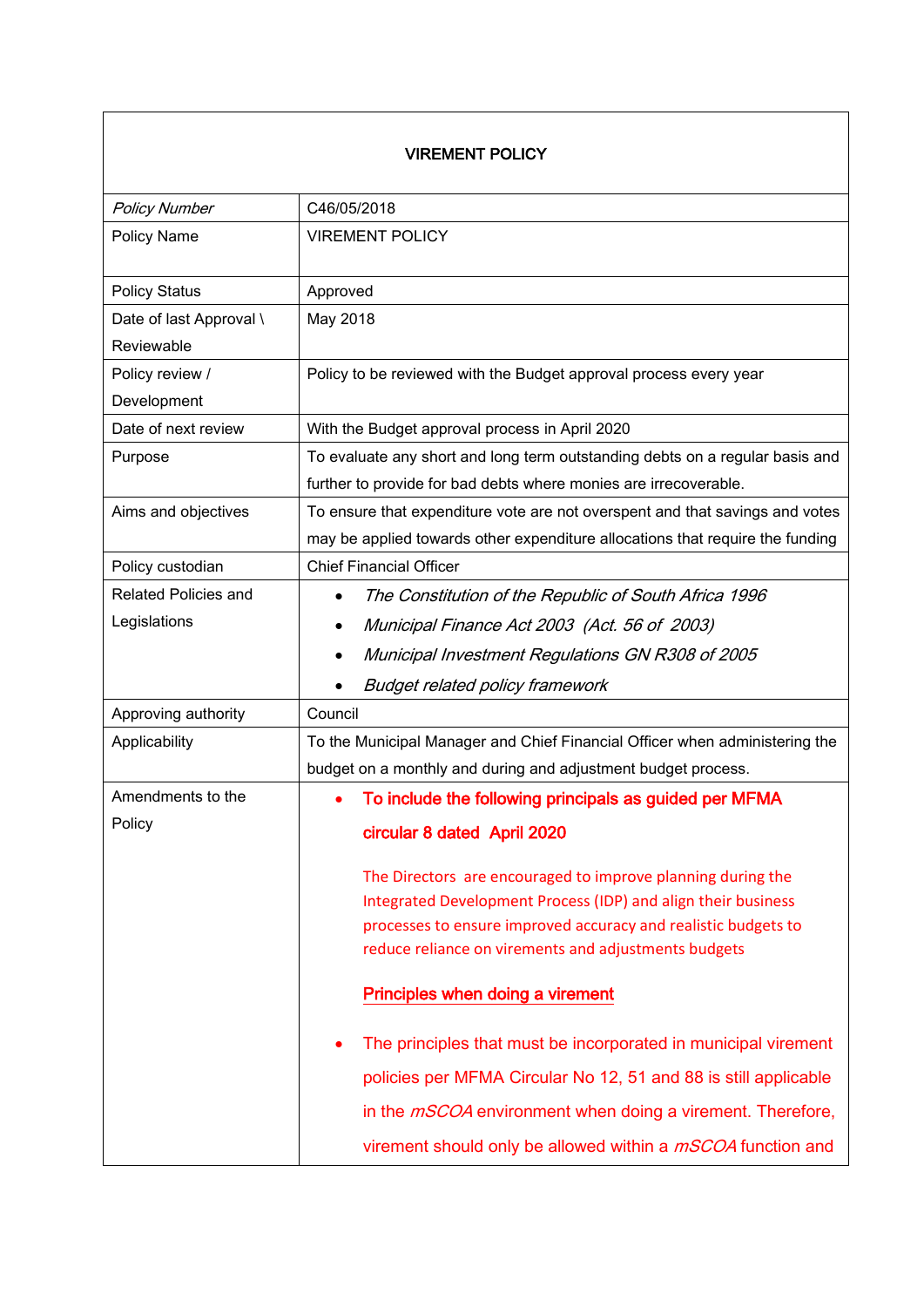|   | its sub functions1, except for the following cases:                  |
|---|----------------------------------------------------------------------|
|   | The Municipal Regulations on a Standard Chart of Accounts,           |
|   | 2014 and <i>m</i> Scoa chart (annually published) sets-out functions |
|   | and sub-functions. MScoa derives its functions/ sub-functions        |
|   | from and enforces the Constitution, IMF, GFS classification,         |
|   | and Municipal Structures Act, 1998.                                  |
| ٠ | This exception would only be relevant when the municipality          |
|   | has a decentralised organisational structure, for example            |
|   | finance and administration is a sub-function within "water "with"    |
|   | other sub functions then virement may be applied between any         |
|   | of the sub-functions within the function.                            |
| ٠ | A Project extending over/ incorporating more than one mSCOA          |
|   | function or sub function, then savings in the budgetary              |
|   | allocation in a function or sub-function may be applied across       |
|   | the functions and/ or sub-functions directly linked to the same      |
|   | <b>Project and Funding Source;</b>                                   |
|   | Where the Finance and Administrative function or sub function        |
|   | is directly linked to another Function or sub function, then         |
|   | savings in the linked function/ sub-function may be applied in       |
|   | the Finance and Administrative function or vice versa2.              |
|   | Therefore virement between Rates Services and Trading                |
|   | Services and across Trading Service are not allowed;                 |
|   | Virements is not permitted in relation to the revenue side of the    |
|   | budget;                                                              |
|   | Virements between functions is permitted where the proposed          |
|   | shifts in funding facilitate sound risk and financial management     |
|   | (e.g. the management of central insurance funds and                  |
|   | insurance claims from separate votes);                               |
|   | Virements from the capital budget to the operating budget is         |
|   | not be permitted,                                                    |
|   |                                                                      |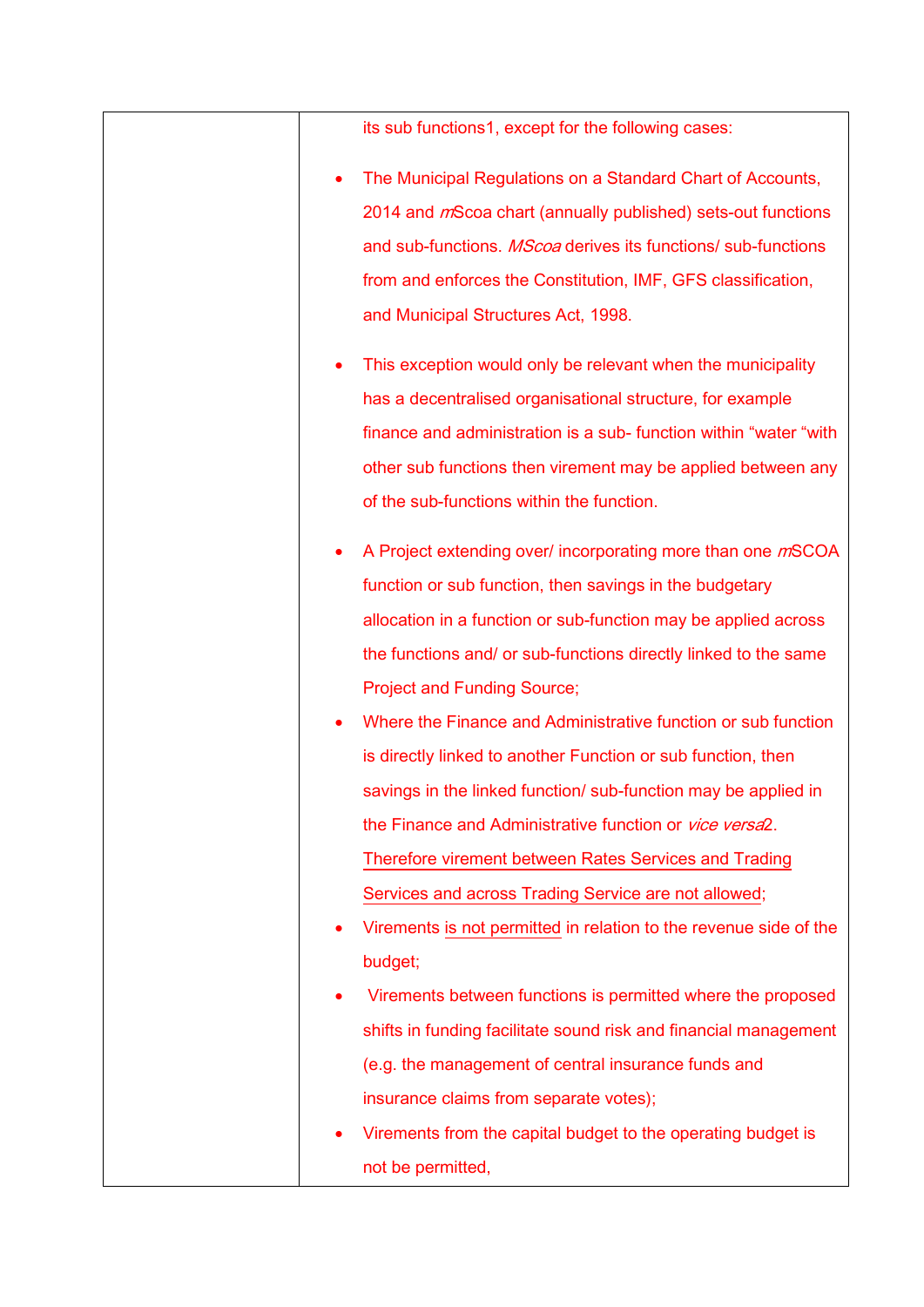|           | Virements regarding Operational funds to the Capital Budget                                                                                                                                                                                                                                                                                                                                                                  |
|-----------|------------------------------------------------------------------------------------------------------------------------------------------------------------------------------------------------------------------------------------------------------------------------------------------------------------------------------------------------------------------------------------------------------------------------------|
|           | may be done, but only via an Adjustments budget;                                                                                                                                                                                                                                                                                                                                                                             |
|           | Virements towards personnel expenditure should not be                                                                                                                                                                                                                                                                                                                                                                        |
|           | permitted, except where: - temporary/contracted (budget for                                                                                                                                                                                                                                                                                                                                                                  |
|           | as contracted services in terms to the mSCOA Classification)                                                                                                                                                                                                                                                                                                                                                                 |
|           | staff status has changed to permanent staff; or                                                                                                                                                                                                                                                                                                                                                                              |
|           | - the budget savings resulted from Outsourced Services within                                                                                                                                                                                                                                                                                                                                                                |
|           | the same function in terms of a Council delegated authority).                                                                                                                                                                                                                                                                                                                                                                |
|           | Virements to or from the following items will not be permitted:                                                                                                                                                                                                                                                                                                                                                              |
|           | Bulk purchases; debt impairment, interest charges;                                                                                                                                                                                                                                                                                                                                                                           |
|           | depreciation, grants to individuals, revenue foregone,                                                                                                                                                                                                                                                                                                                                                                       |
|           | insurance and VAT;                                                                                                                                                                                                                                                                                                                                                                                                           |
|           | Virements will not result in adding 'new' projects to the Capital                                                                                                                                                                                                                                                                                                                                                            |
|           | Budget; This must be done via an adjustment budget                                                                                                                                                                                                                                                                                                                                                                           |
| $\bullet$ | Virements of conditional grant funds to purposes outside of                                                                                                                                                                                                                                                                                                                                                                  |
|           | that specified in the relevant conditional grant framework must                                                                                                                                                                                                                                                                                                                                                              |
|           | not be permitted; and                                                                                                                                                                                                                                                                                                                                                                                                        |
|           | <b>Project segment</b>                                                                                                                                                                                                                                                                                                                                                                                                       |
|           | The flow chart diagrams in the MFMA circular 8 dated April<br>2020 to be consider and be incorporate during the<br>determination of the virement principles explained above and<br>provide guidance on how a virement should be apply in the<br><i>mScoa</i> environment.                                                                                                                                                    |
|           | Virement decisions will start with the project segment. If a<br>virement needs to be done for a project, the municipality will<br>consider whether it is a new or existing capital, operational or<br>default project and based on the type of project.<br>The diagram within MFMA circular 8 as mentioned above will<br>provide guidance on whether a virement is allowed or whether<br>and adjustments budget is required. |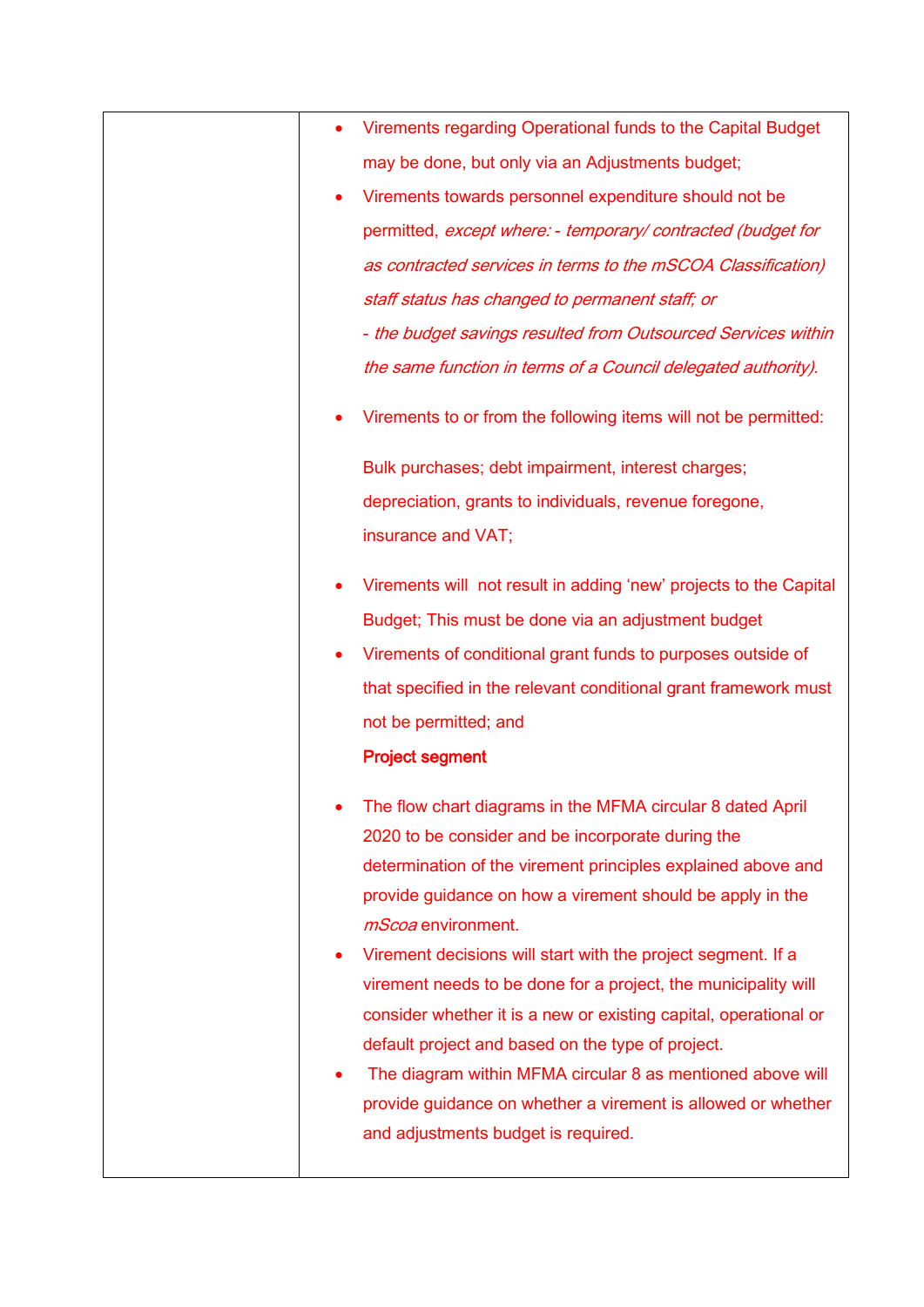#### • Function segment

The segment that will be consider in terms of the impact of the virement process is the function segment. If there is no change to the function segment, a virement may be implement subject to the virement principles as a whole.

If the Function change then no virement will be allowed and the matter be referred to the Adjustment budget processes.

### Funding segment guidance

If there is no change to the funding segment, a virement will be done subject to the virement principles above.

## Regional Segment guidance

If there are changes to the regional segment in the application of a virement, then a virement may not be done but an adjustments budget is required, because Council allocates the project and funding to a specific region.

A virement may be done if it will not result in changes to the regional segment subject to the application of the virement principles below.

## Costing Segment guidance

Changes to the costing segment should not affect the application of a virement

## Item Segment: Expenditure guidance

If changes in expenditure are incurred in the capital or operational budget, the virement decision should start with the project segment.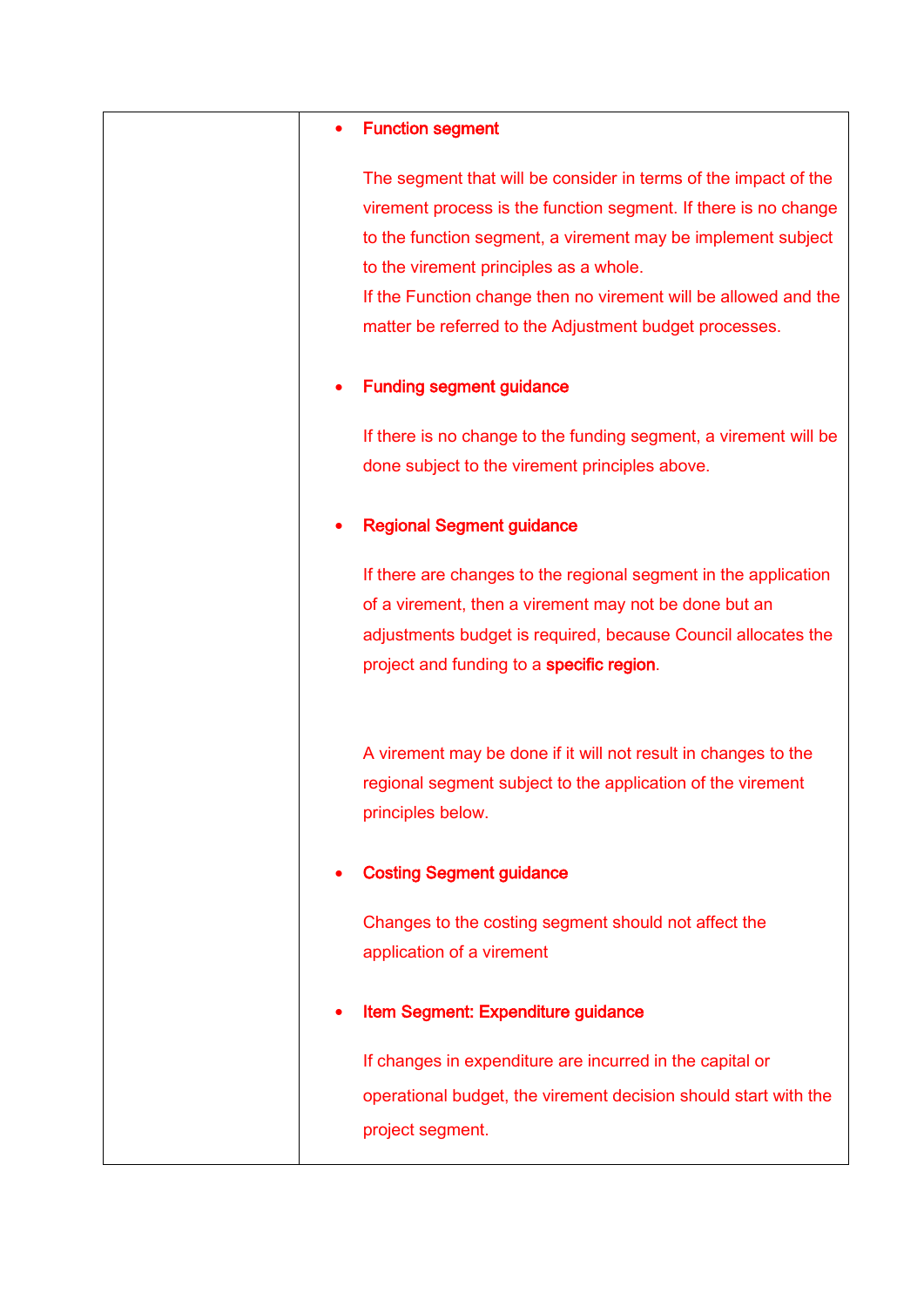If a virement is allowed, it will be subject to the application of the virement principles above.

An example of a change taking place in the capital budget is when the nature of the project may change from "outsourced" to an "own account" project which will result in a different selection of accounts from expense accounts within the item classification for Construction Work-in-progress.

### Item segment: Revenue

If changes in revenue type change either in the Capital or Operational Budget. First start with the Project and apply the change to all the segments and should the Virement be allowed refer to The Virement Principals before applying the Virement.

#### Standard operating procedure : Virement

- Council must receive a monthly report and condone the shifting of budgetary allocations (virement) in the annual Adjustments Budget from the 1 July 2020.
- The only official that is allow to approve a virement up to a maximum amount of R 100 000 per request , per the abovem mentioned rules of function and funding, before the submission of a report to the Council for adjustment budget, as contemplated in the MFMA circular 8 dated April 2020 is the Accounting officer of Msukaligwa municipality.
- A maximum of 5% movement of funds per financial year , that does not disagree with the principals of when a virement cannot be done, per the annum of an approved MTREF operational budget for a sub- function in a Directorate can be allow if the Municipal manager agree upon receiving written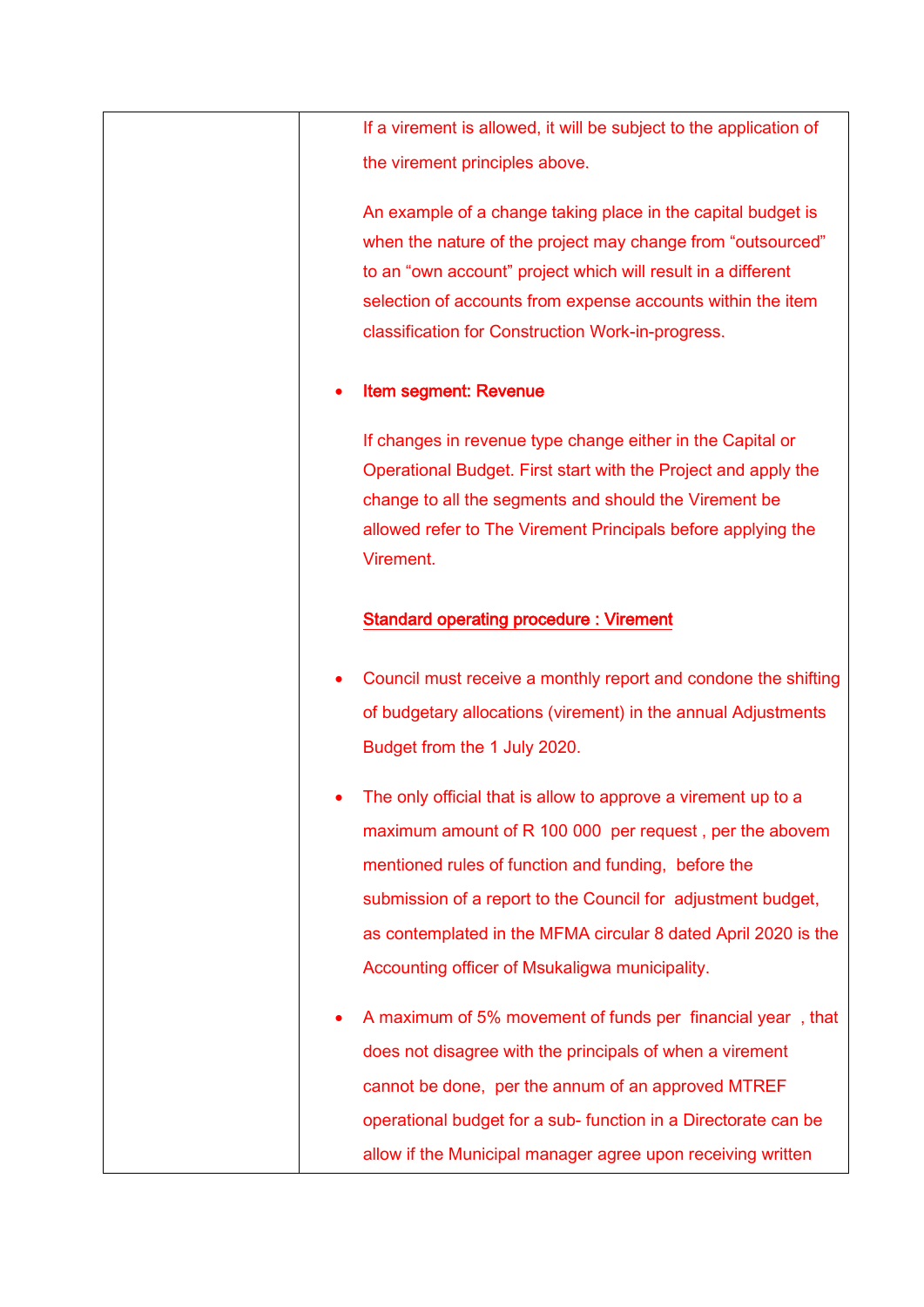| motivation.                                                                                     |
|-------------------------------------------------------------------------------------------------|
| The virements process is to be managed within the                                               |
| municipality Budget office, to be completed on a prescribed                                     |
| form, signed by the Director of the function.                                                   |
| The Budget Manager to will confirm the correct vote and the                                     |
| availability of funds. The CFO will recommend such transfer of                                  |
| funds to the Accounting officer for approval.                                                   |
| The prescribed virement form will be filed with the proof that                                  |
| virement was complete, so as to enable the tracking and                                         |
| reporting of funding shifts.                                                                    |
| No transfers between other functions than within a Directorate                                  |
| will be allow. Water for example will not pay for electricity or                                |
| any other function. Council general will not pay for Corporate                                  |
| services etc.                                                                                   |
| The principles as set above as per the guidance of the National                                 |
| treasury as per MFMA circular 8 will be implemented                                             |
| That a monthly report be submitted to Council reporting on                                      |
| virements with a maximum virement amount of R 100 000,                                          |
| signed by the Municipal manager. That any other amount                                          |
| above the maximum R 100 000 operational or capital spending                                     |
| required, be approved by Council first before virement or a                                     |
| special adjustment budget can be done on the financial system<br>in a particular financial year |
|                                                                                                 |
| No virements of capital budget nature whatsoever be                                             |
| approved by any official of the administration and that all such                                |
| related matters be referred to the Council for approval of an                                   |
| adjustment budget within a specific financial year                                              |
| Delete and revoke any previous virement policy as a whole and                                   |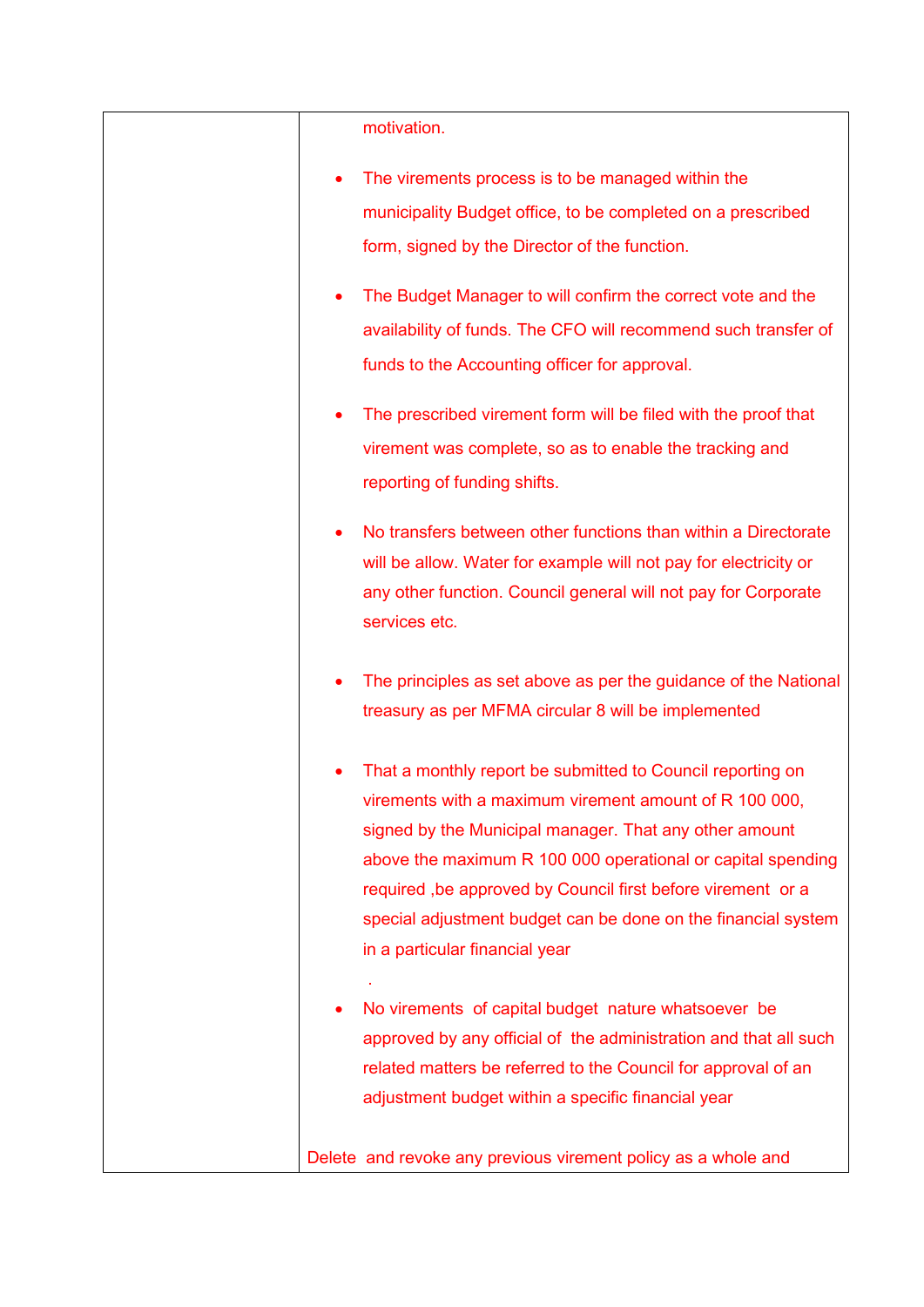|                               | replace Section OLD 7.10 with the new 7.10 to be in line with MFMA     |
|-------------------------------|------------------------------------------------------------------------|
|                               | act, section 28 (Act 56 of 2003) read with MFMA circular 8 dated April |
|                               | 2020.                                                                  |
|                               | That virements from capital to operational budget will only be done    |
|                               | via the Section 28 Adjustment Budget Process                           |
|                               |                                                                        |
| Policy Benchmark and          | In Terms of National Treasury Circulars and Guidelines                 |
| References                    | Municipal SCOA Circular No. 8 dated 24 April 2020<br>$\bullet$         |
|                               |                                                                        |
| <b>Stakeholders Consulted</b> | <b>Executive Mayor and Council</b>                                     |
| Accountability                | The Municipal Manager is accountable for the proper<br>$\bullet$       |
|                               | implementation of this policy in terms of the Municipal Finance        |
|                               | Act 2003 (Act. 56 of 2003)                                             |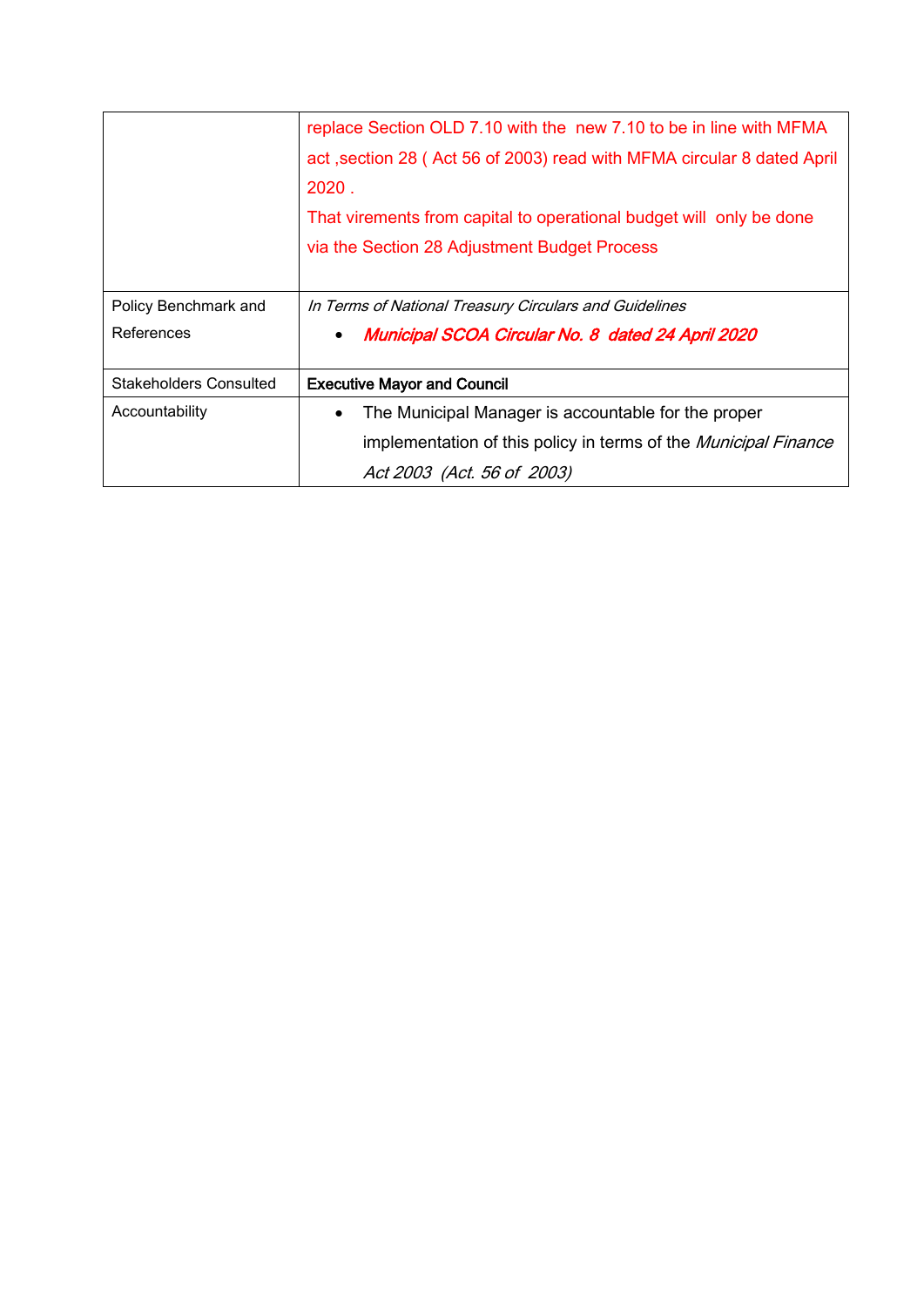# **MSUKALIGWA LOCAL MUNICIPALITY**



# **VIREMENT POLICY 1 JULY 2020-30 JUNE 2021**

**Council Resolution: LM 685(b)/06/2020**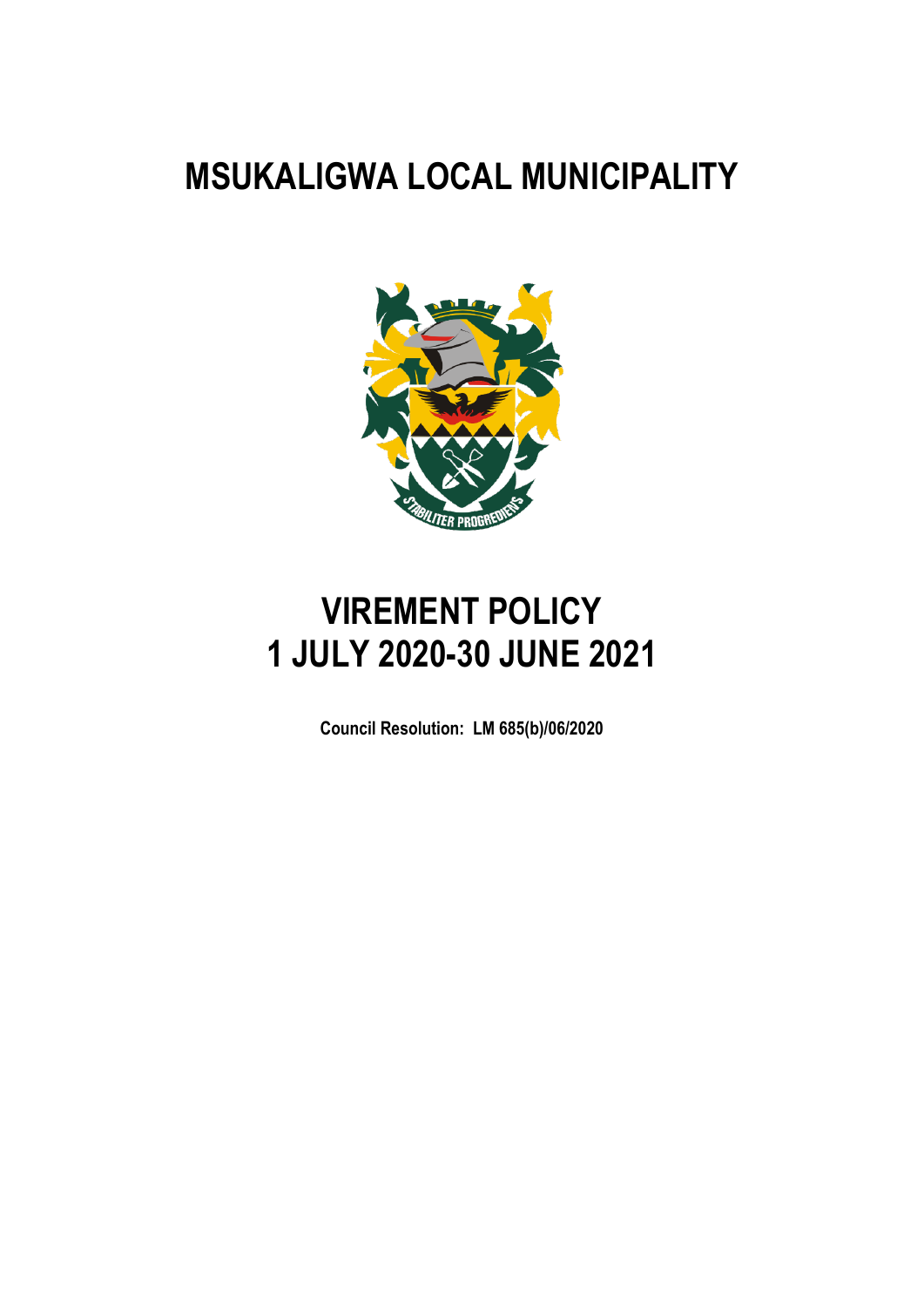# **To include the following principals as guided per MFMA circular 8 dated April 2020**

The Directors are encouraged to improve planning during the Integrated Development Process (IDP) and align their business processes to ensure improved accuracy and realistic budgets to reduce reliance on virements and adjustments budgets.

# **Principles when doing a virement**

- The principles that must be incorporated in municipal virement policies per MFMA Circular No 12, 51 and 88 is still applicable in the *mSCOA* environment when doing a virement. Therefore, virement should only be allowed within a *mSCOA* function and its sub functions1, except for the following cases:
- The Municipal Regulations on a Standard Chart of Accounts, 2014 and *m*Scoa chart (annually published) sets-out functions and sub-functions. *MScoa* derives its functions/ sub-functions from and enforces the Constitution, IMF, GFS classification, and Municipal Structures Act, 1998.
- This exception would only be relevant when the municipality has a decentralised organisational structure, for example finance and administration is a sub- function within "water "with other sub functions then virement may be applied between any of the sub-functions within the function.
- A Project extending over/ incorporating more than one *m*SCOA function or sub function, then savings in the budgetary allocation in a function or sub-function may be applied across the functions and/ or sub-functions directly linked to the same Project and Funding Source;
- Where the Finance and Administrative function or sub function is directly linked to another Function or sub function, then savings in the linked function/ sub-function may be applied in the Finance and Administrative function or *vice versa*2. Therefore virement between Rates Services and Trading Services and across Trading Service are not allowed;
- Virements is not permitted in relation to the revenue side of the budget;
- Virements between functions is permitted where the proposed shifts in funding facilitate sound risk and financial management (e.g. the management of central insurance funds and insurance claims from separate votes);
- Virements from the capital budget to the operating budget is not be permitted,
- Virements regarding Operational funds to the Capital Budget may be done, but only via an Adjustments budget;
- Virements towards personnel expenditure should not be permitted, *except where: temporary/ contracted (budget for as contracted services in terms to the mSCOA Classification) staff status has changed to permanent staff; or*

- *the budget savings resulted from Outsourced Services within the same function in terms of a Council delegated authority).* 

- Virements to or from the following items will not be permitted: Bulk purchases; debt impairment, interest charges; depreciation, grants to individuals, revenue foregone, insurance and VAT;
- Virements will not result in adding 'new' projects to the Capital Budget; This must be done via an adjustment budget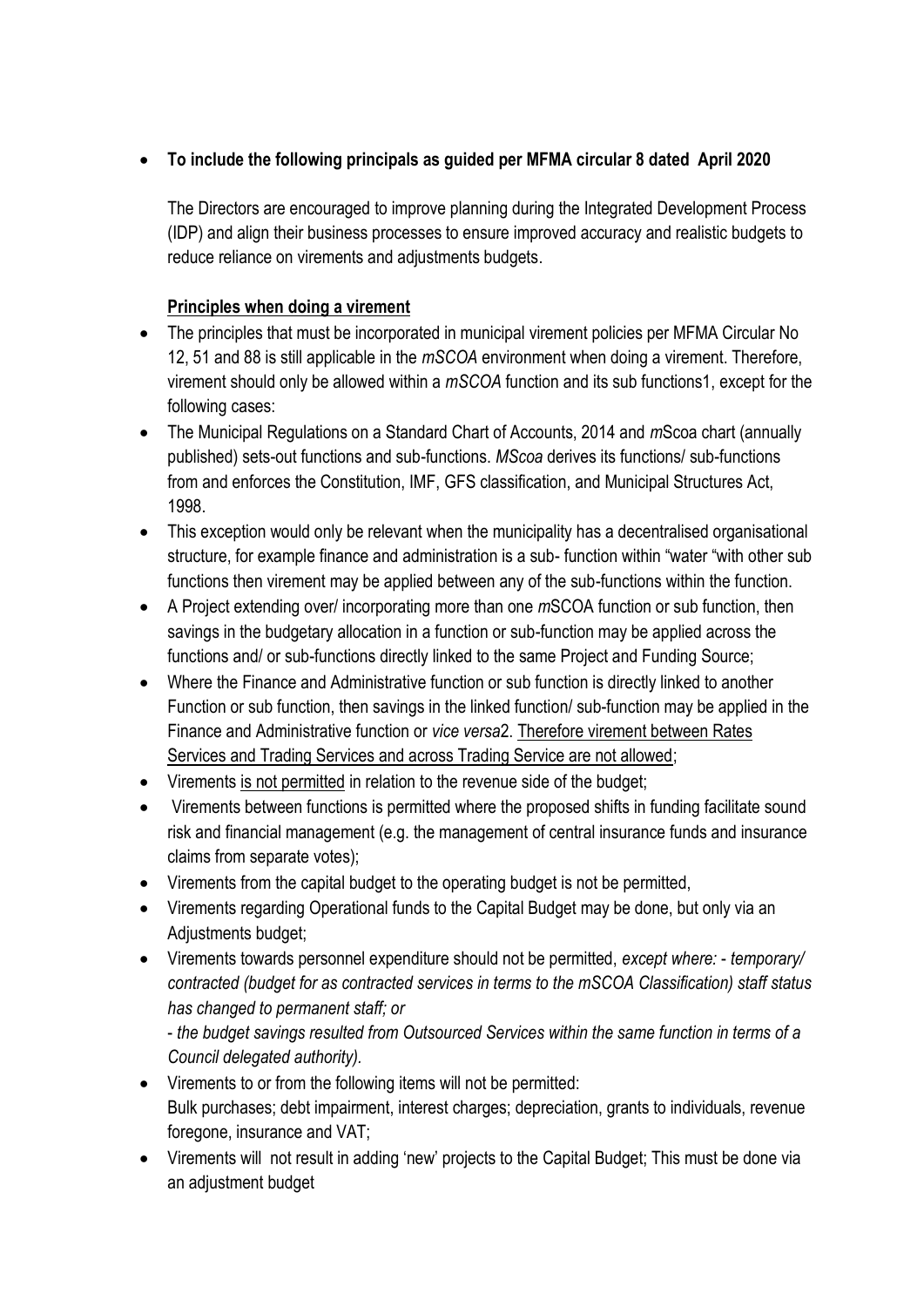Virements of conditional grant funds to purposes outside of that specified in the relevant conditional grant framework must not be permitted; and

# **Project segment**

- The flow chart diagrams in the MFMA circular 8 dated April 2020 to be consider and be incorporate during the determination of the virement principles explained above and provide guidance on how a virement should be apply in the *mScoa* environment.
- Virement decisions will start with the project segment. If a virement needs to be done for a project, the municipality will consider whether it is a new or existing capital, operational or default project and based on the type of project.
- The diagram within MFMA circular 8 as mentioned above will provide guidance on whether a virement is allowed or whether and adjustments budget is required.

## **Function segment**

The segment that will be consider in terms of the impact of the virement process is the function segment. If there is no change to the function segment, a virement may be implement subject to the virement principles as a whole.

If the Function change then no virement will be allowed and the matter be referred to the Adjustment budget processes.

# **Funding segment guidance**

If there is no change to the funding segment, a virement will be done subject to the virement principles above.

# **Regional Segment guidance**

If there are changes to the regional segment in the application of a virement, then a virement may not be done but an adjustments budget is required, because Council allocates the project and funding to a **specific region**.

A virement may be done if it will not result in changes to the regional segment subject to the application of the virement principles below.

## **Costing Segment guidance**

Changes to the costing segment should not affect the application of a virement

## **Item Segment: Expenditure guidance**

If changes in expenditure are incurred in the capital or operational budget, the virement decision should start with the project segment.

If a virement is allowed, it will be subject to the application of the virement principles above. An example of a change taking place in the capital budget is when the nature of the project may change from "outsourced" to an "own account" project which will result in a different selection of accounts from expense accounts within the item classification for Construction Work-in-progress.

## **Item segment: Revenue**

If changes in revenue type change either in the Capital or Operational Budget. First start with the Project and apply the change to all the segments and should the Virement be allowed refer to The Virement Principals before applying the Virement.